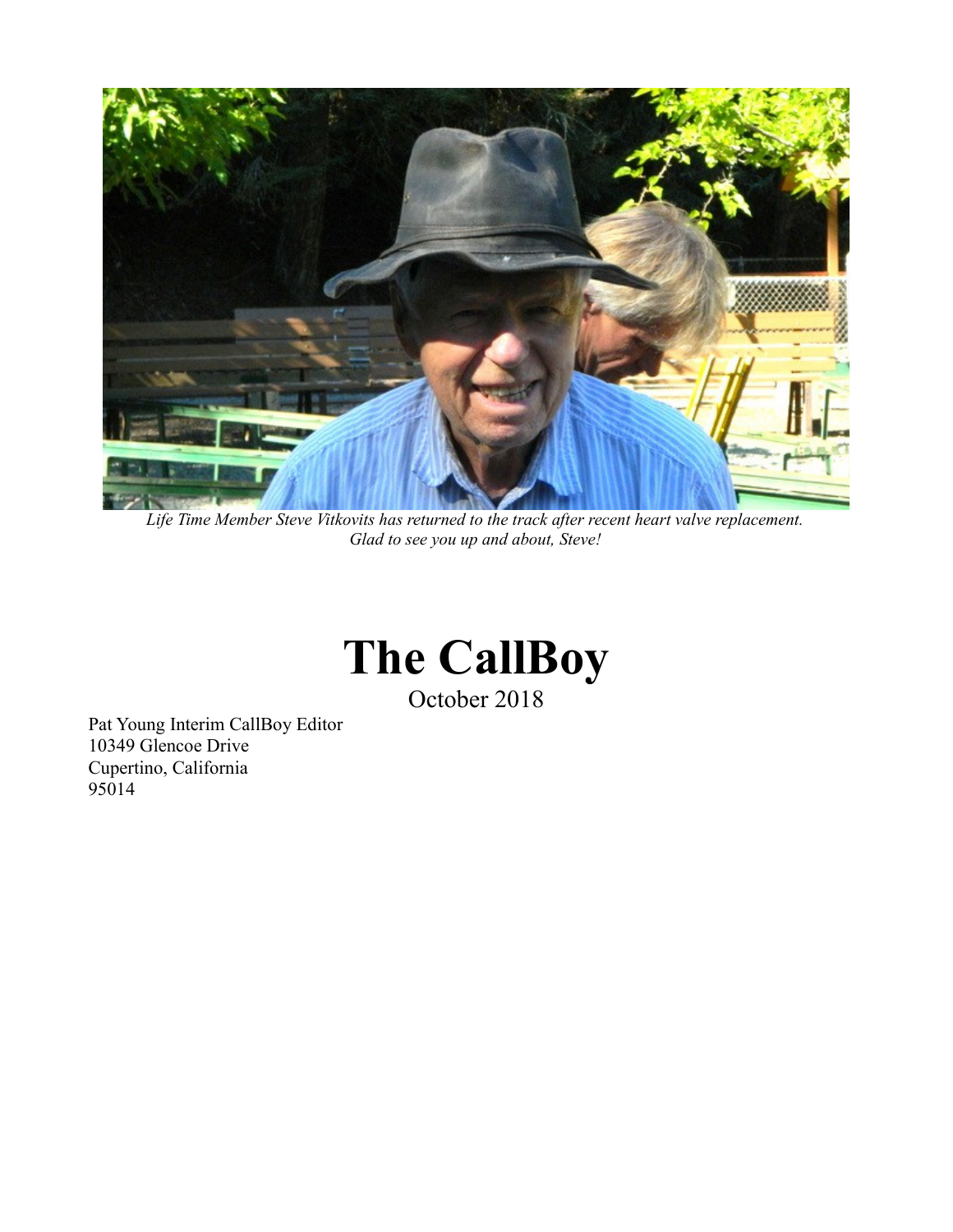# **The CallBoy Newsletter**

**Official Publication of the Golden Gate Live Steamers, Inc. Copyrighted 2018**

Tilden Park 2501 Grizzly Peak Blvd, Berkeley, California, 94708 510-486-0623

Pat Young, interim Editor [phty95014@yahoo.com](mailto:phty95014@yahoo.com)

A 501(c)(3) Non-Profit Museum [www.ggls.org](http://www.ggls.org/) or [www.goldengatels.org](http://www.goldengatels.org/)

## **October 2018**

## **Club Correspondence**

|                 | <b>OHICELS</b>   |              |
|-----------------|------------------|--------------|
| President:      | Rich Lundberg    | 415-299-0983 |
| Vice President: | John Lytle       | 707-556-9630 |
| Secretary:      | Rich Croll       | 510-276-3893 |
| Treasurer:      | John Lisherness  | 510-647-8443 |
| Safety:         | Jerry Kimberlin  | 510-232-6721 |
| Ombudsman:      | <b>Bob Cohen</b> | 510-655-6907 |
|                 |                  |              |

**Officers**

## **GGLS Trust Fund Members**

John Lisherness Rick Zobelein Jerry Kimberlin (elected March 2015)

## **GGLS Committee Chair people**

| Sheldon Yee                   |
|-------------------------------|
| Jerry Kimberlin               |
| <b>Rick Reaves</b>            |
| Pat Young (printed version),  |
| Rick Zobelein (email version) |
| Mark Johnson                  |
| Andy Weber                    |
| Sheldon Yee                   |
| Pat Young                     |
| <b>Sammy Tamez</b>            |
| Walt Oellerich                |
| Walt Oellerich, Sheldon Yee   |
| Rich Croll                    |
| Michael Smith                 |
| Steve Wood, Bruce Anderson    |
| Charlie Reiter                |
| John Lytle                    |
| Pat Young, Rick Zobelein      |
|                               |

## **Membership**

To qualify for membership, attend 2 monthly meetings. At the first meeting, please introduce yourself and obtain a membership application from Membership chairman or Secretary. At the second meeting, return your completed application, the yearly prorated club dues, together with a the \$25 initiation fee and you are officially a member.

All correspondence to the Golden Gate Live Steamers should be sent to the secretary, Rich Croll at his email at [railroc66@yahoo.com](mailto:railroc66@yahoo.com)

## **CallBoy**

Articles, pictures, photographs, items for sale or any other information that would be of interest to the club should be sent to Pat Young, the interim CallBoy editor ([phty95014@yahoo.com](mailto:phty95014@yahoo.com)).

*Deadline for submittal to next month's issue is the 19th!*

## **Calendar of Club Sponsored Events**

09/09/18 General Monthly Meeting/Board Meeting 09/15/18 John Smith Lodge Meeting 09/22/18 GGLS Fall Meet 09/23/18 GGLS Fall Meet & Open House 09/29/18 PV&A trip to Train Mountain 09/30/18 PV&A trip to Train Mountain 10/14/17 General Monthly Meeting/Board Meeting 10/20/18 Sacramento Live Steamers Fall Meet 10/21/18 Sacramento Live Steamers Fall Meet 11/11/18 General Monthly Meeting/Board Meeting 12/09/18 General Monthly Meeting/Annual Meeting/ Board Meeting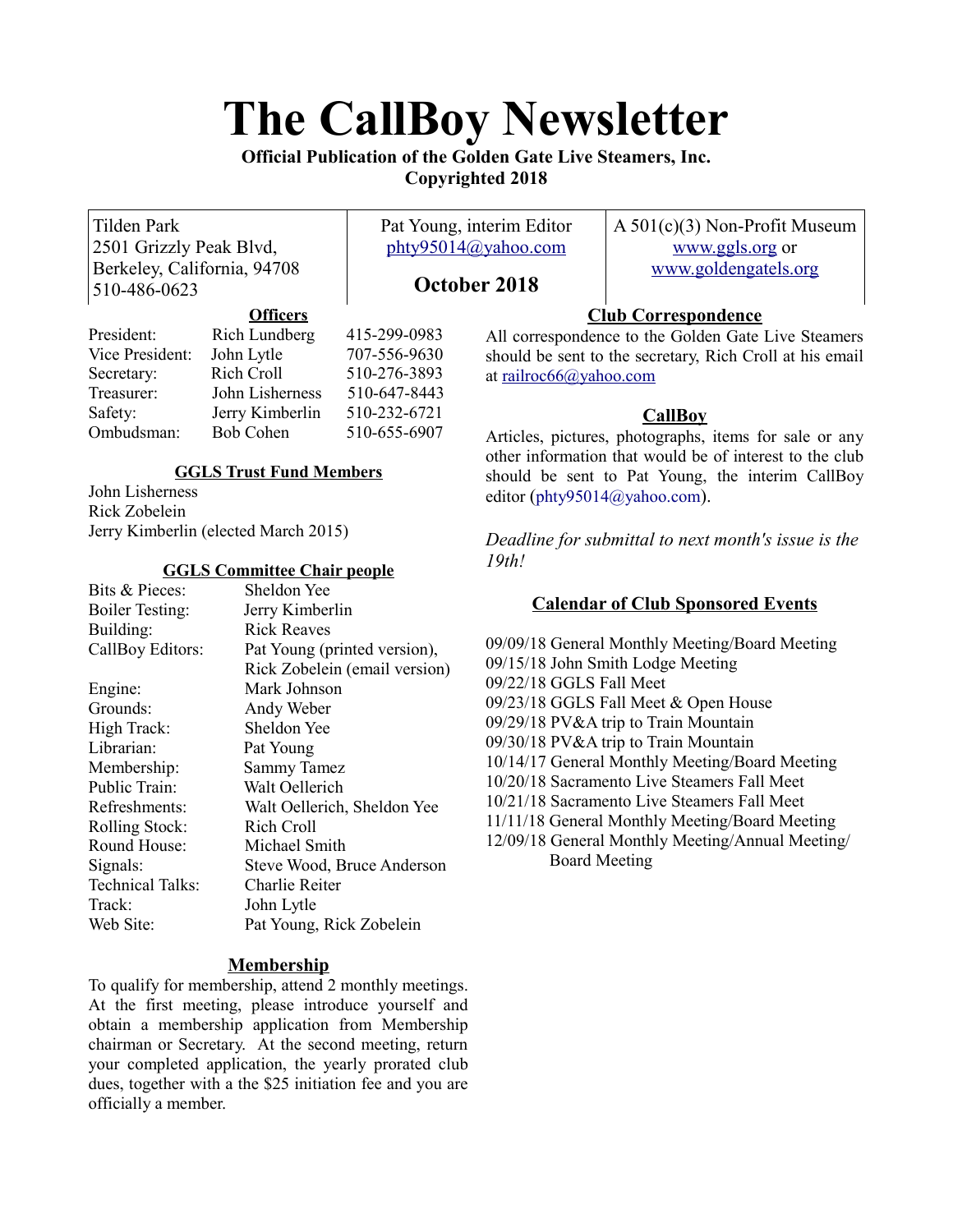### **Minutes of General Meeting**

The meeting was called to order at 10:02 AM by President Richard Lundberg. 21+ members were present.

#### **Guests/New Members**



Jeff McCurry



and Steven Chang introduced themselves as Guests.



John Davis and his wife, Shanna O'Hare introduced themselves as new members.



Joaquin Murphy introduced himself as a new member.

**Steaming activities:** none.

#### **Announcements**

President Lundberg reminded members of the upcoming Fall Meet and Open House, on September 22 and 23.

He reminded members that volunteers are needed, particularly on Sunday. He also asked the membership to have equipment out on display on Sunday for the Public to see.

Jeff's Pit Stop barbeque will be offering food both days. The Bay Area Engine Modelers are expected to be displaying both days.

Richard Croll announced that he has some Welsh coal available, as well as some other coal.

Sam Tamez mentioned that the Masonic Lodge he & John Smith belong to is having a picnic at the track on Saturday, September 15th and said GGLS members were welcome, especially to run, and would be fed.

#### **Officer Reports**

**Secretary:** Richard Croll reported that longtime associate Member Cal Tinkham passed away on August 13th. See the accompanying obituary in this issue.

The Secretary also reported that Special Event Permit application for our Fall Meet has been submitted, and it has been forwarded to the park supervisor for his signature. He noted that this will need to be done for all of our future meets and can be done as soon as we know the dates.

Finally, the Secretary stated that we had received the club liability insurance policy for the next year.

**Treasurer:** John Lisherness reported on the income and expenses for the past month. Any member wishing more detail can contact John directly.

**Safety:** Sheldon Yee reminded members to get their boiler tests done, preferably before the Fall Meet.

**Ombudsman**: Bob Cohen reported the election slate of Board officers for next year. It is as follows:

Rick Reaves for President Andy Rogers for Vice President Richard Croll for Secretary John Lisherness for Treasurer Jerry Kimberlin for Safety

Rich Lundberg encouraged others to run for office this year, or in the future.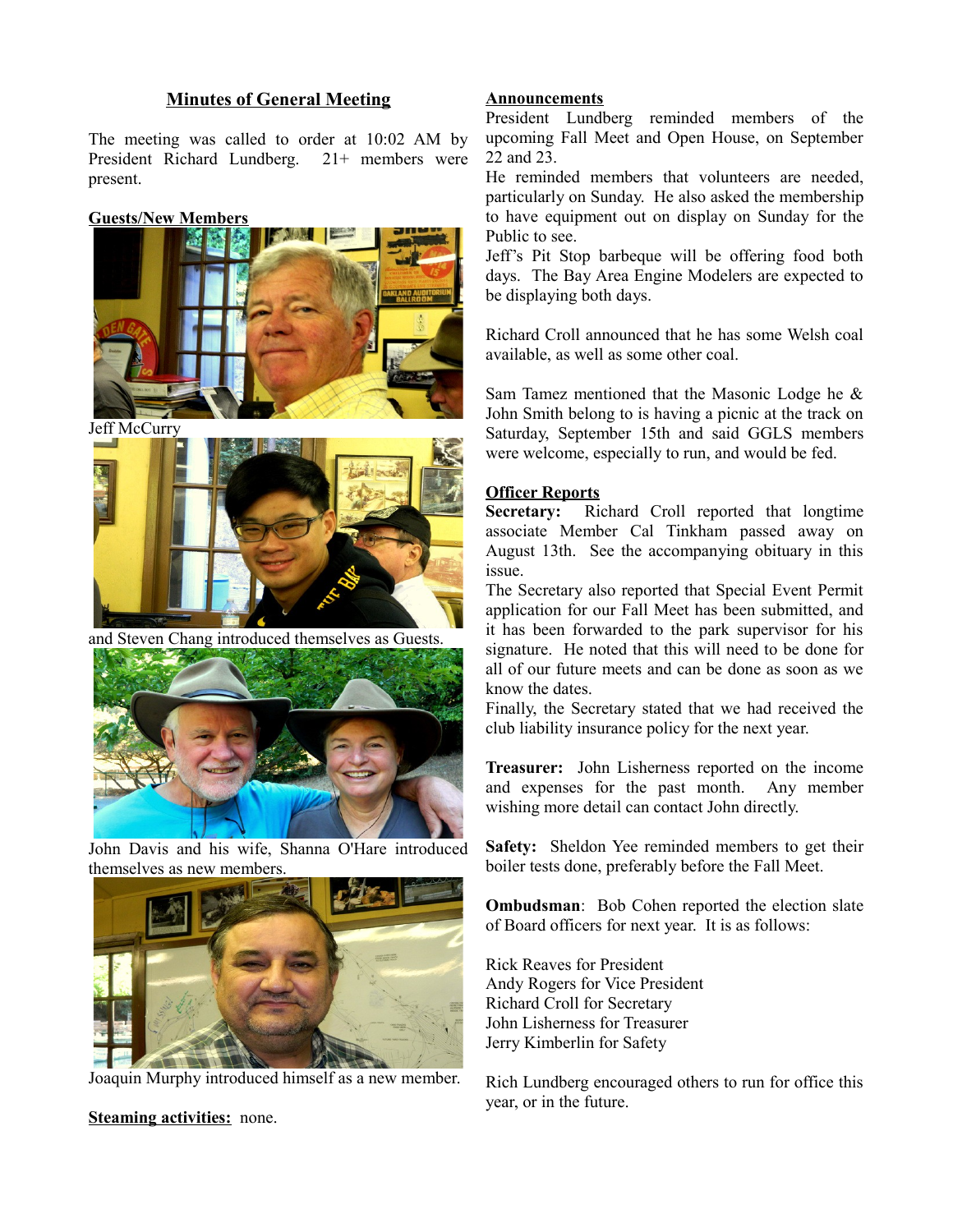#### **Committee Reports**

Rich Lundberg announced that the Board of Directors had formed a security committee to handle the video surveillance, locks, and any other security related matters. Jon Sargent has agreed to head the committee.

**Security:** Jon Sargent reported that an eighth camera has been installed, and the entire system is working well. He mentioned that with eight cameras, the system will record for three weeks. Therefore, members need to immediately advise Jon if there is anything they want to search for on the video. He also mentioned that the system had recorded five teenagers playing in the roundhouse area one night around 11 PM. He also discovered that one of them had posted their adventure on social media. He reported this to the EBRPD police. The police advised that anyone found in violation of the park curfew hours will be cited. President Lundberg reminded members not to confront anyone, but to call 911 if it is serious.

**Buildings:** Rick Reaves reported that he had an arborist coming up to give an estimate to take a dead pine tree down.

**Grounds:** Rick Reaves mentioned that Andy Weber had cleaned out the ditch behind Tilden Station. Rich Lundberg reminded members that the entire roadbed width should be blown off to reduce fire hazard.

**Signals:** Bruce Anderson reported that the signal committee was fixing the signals as needed. He also mentioned that Walt Oellerich has been working on the wiring needed for the new turnout.

#### **Ground Track:** no report.

Bob Cohen asked about members running when the Public Train is in operation and was reminded that nothing prevents members from running on the outer loop. Everyone was reminded to pay attention to signals and turnout position.

#### **High Track:** no report.

Mel mentioned that he had derailed his engine on a dip in the track, and that John Lytle had fixed it.

#### **Locomotives:**

**RGS #22:** Repairs are taking place on the #22. Rich Croll is working on the tender of #22. The new steel wheels for the tender and lead truck of #22 have arrived. The new tender truck wheel sets are ready to go back onto the trucks. Next step is to make brake rigging for the tender trucks.

Jerry has begun installing the new tires on the drive

#### wheels.

**RGS #20:** The #20 continues to pull the public train every Sunday and is preforming very well.

**Hunter Atlantic:** Nothing new to report, engine is still operational.

**Heintz Atlantic:** Vlad continues to work on the engine. Nothing new to report

Johnson Pacific: The engine is operational.

**Gas Engines:** Rick Zoebelein reports that both the 1971 1nd 1936 are operational.

**Rolling Stock:** Richard Croll reported that he constructed a car to carry the weed sprayer and its battery.

**Public Train:** Sam Tamez reported that we had visitors on the train from Spain last week.

#### **Web/Callboy:** Nothing to report.

**Membership:** Sam Tamez reported that one former member reapplied, and one new member applied.

#### **Old Business**

Meeting with East Bay Regional Park: Richard Croll reported on the annual meeting with Sergio Huerta & Dan Sykes from EBRPD. There are no apparent problems. They did confirm that the parking lot paving is our responsibility, as is the removal of the dead tree. They did advise us that the tree cannot have active birds' nests when it is removed. Sergio commented that our ridership on the Public Train seemed to be increasing.

Purchase of Locomotive: Richard Croll reported that the locomotive has CNC turned steel wheels. The motion, made by Richard Croll and seconded by Sheldon Yee last meeting, was to purchase Jon Nagle's used Duncan Herring built locomotive and four seat riding car for \$15,000.

The President stated that the reason for the purchase was to have a back up for the steamers. He pointed out that frequently one of the two normal steamers were out of service and not available for back up. He opened for further comments beyond last months meeting. Bob Cohen mentioned that SVLS had purchased a new locomotive. Mark Johnson said it was from Mountain Car Company. Anthony Rhodes pointed out that the present diesels were not adequate for the job. The motion passed 26 to 1 in favor.

#### **New Business**

**Member Built storage buildings:** The President reported that we are close to having a final version of the contract between members and the club for such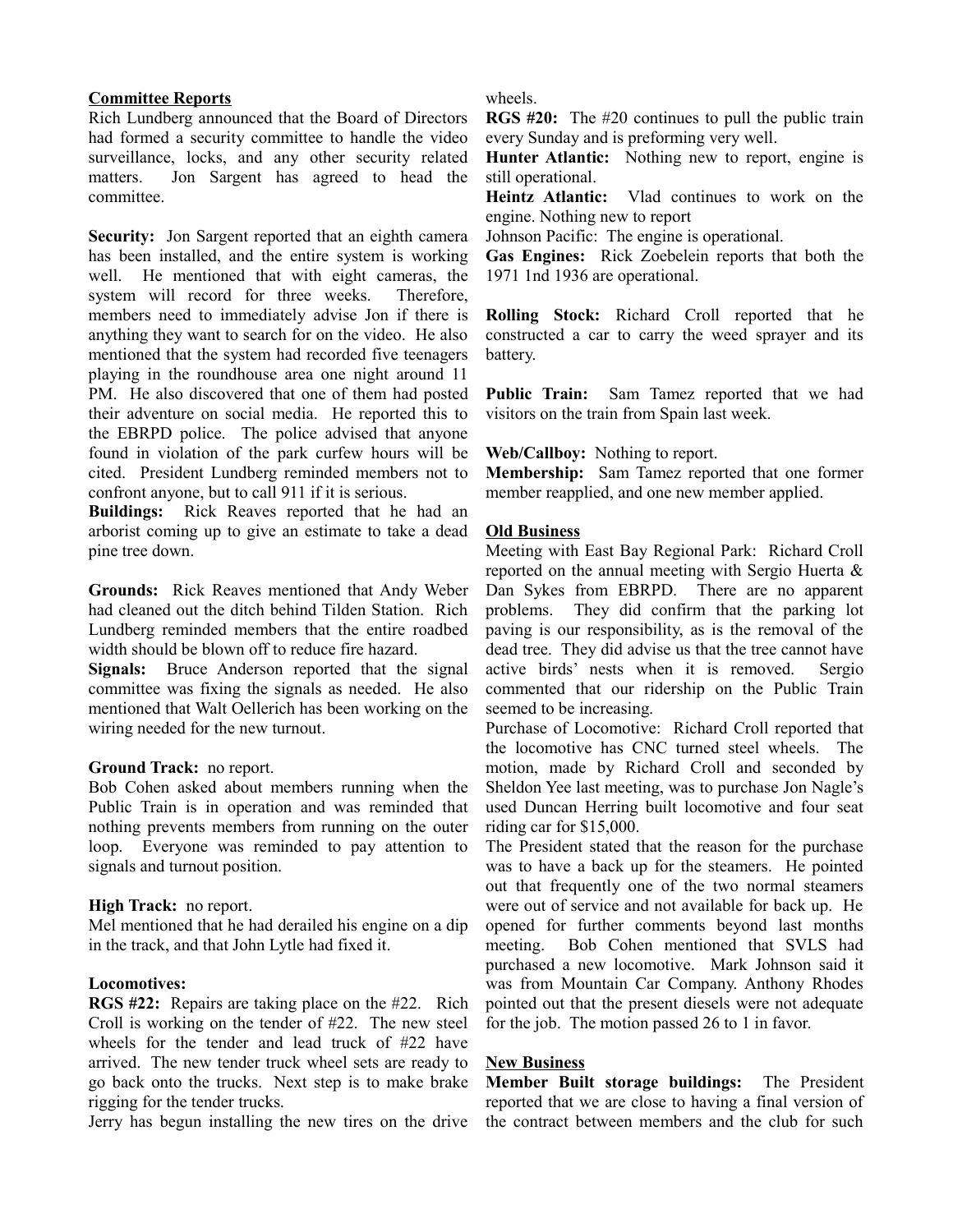buildings. He pointed out that there are few spots available to build on. The ones he mentioned are Boyers Bluff, where one is already approved, and John Lytle is set to build.

He also mentioned the corner of Heinz Loop where the tin shed is as a possibility, and next to the bridge on Heinz Loop. Anyone interested can contact Rich Lundberg.

Meeting Adjourned 11:15 AM.

#### **Minutes of the Board Meeting**

The meeting was called to order by President Richard Lundberg at 11:20 AM. All BOD members were present except for V.P. John Lytle.

#### **Old Business**

Minutes of the prior meeting were distributed by the Secretary. Motion was made by Mark Johnson, seconded by Jerry Kimberlin to accept. Motion passed.

#### **Security**

Discussion was held concerning changing roundhouse locks. Jon Sargent will handle, with assistance of Rich Lundberg.

Partitions in the roundhouse were discussed. Jon Sargent proposed chicken wire between doors. Rich Lundberg responded that it would be difficult to do. Tabled.

The size of the drive on the video recorder was discussed. It was pointed out that we already have a very large drive. Jon Sargent felt three weeks of recording was adequate for our needs.

Jon Sargent showed the video with the kids at the roundhouse. Discussion was held concerning the video system, Jon Sargent and Rich Croll will contact the park supervisor concerning our needs.

#### **Locomotive disposal:** tabled.

**Paving:** It was decided it was too late to do it this year. Tabled until next spring.

**Dues Collection:** John Lisherness will work with Lisa Kimberlin to determine procedures. Dues will be sent to Lisa for next year.

**Telephone:** John Lisherness reported he received notice from AT&T that the bill will go up November 1st. Bob Cohen said he will get the changes made on the account to get a lower rate and get it in the club's name.

**PG&E:** John Lisherness said PG&E credited and rebilled the power bill two years back. The electricity is now provided by something called MCE generation, and delivered by PG&E. We have not had the meter read for a while and they are estimating usage. John will contact PG&E to find out what is going on.

**Excess rolling stock:** Richard Croll asked the Board for permission to dispose of some excess non-powered cars and other related material. Jerry Kimberlin made a motion, seconded by John Lisherness to authorize Richard Croll to determine what is not needed and to dispose of it by auction. Motion carried.

**Defibrillator:** Tabled until January.

**Coal Tipple:** John Lisherness mentioned that we could not move the tipple where originally proposed. He questioned what we want to do with it. The membership will be asked if anyone wants to take this on as a project.

John also reported that he has installed the end piece for the new track at the turntable end and will be building a new turnout for the additional track.

**Dues Renewal Discount:** Pat Young asked if the Board wanted to continue the discount for early renewal. John Lisherness made a motion to continue the discount, and announce it starting with the October Callboy. Mark Johnson seconded the motion. The motion carried. The announcement will advise members to send the checks to Lisa Kimberlin.

**Club Pins:** It was brought to the attention of the Board that a member was seen taking a quantity of GGLS pins out of the filing cabinet. Mark Johnson made a motion to reiterate the Board of Directors position that all club property is not to be taken for members personal use. John Lisherness seconded the motion. Motion carried. Discussion was held concerning who should have custody of pins, etc. The feeling was that this should be part of the membership chairman's job. The Secretary is to make sure everything gets changed over to the new membership chairman.

Meeting adjourned at 11:37 AM.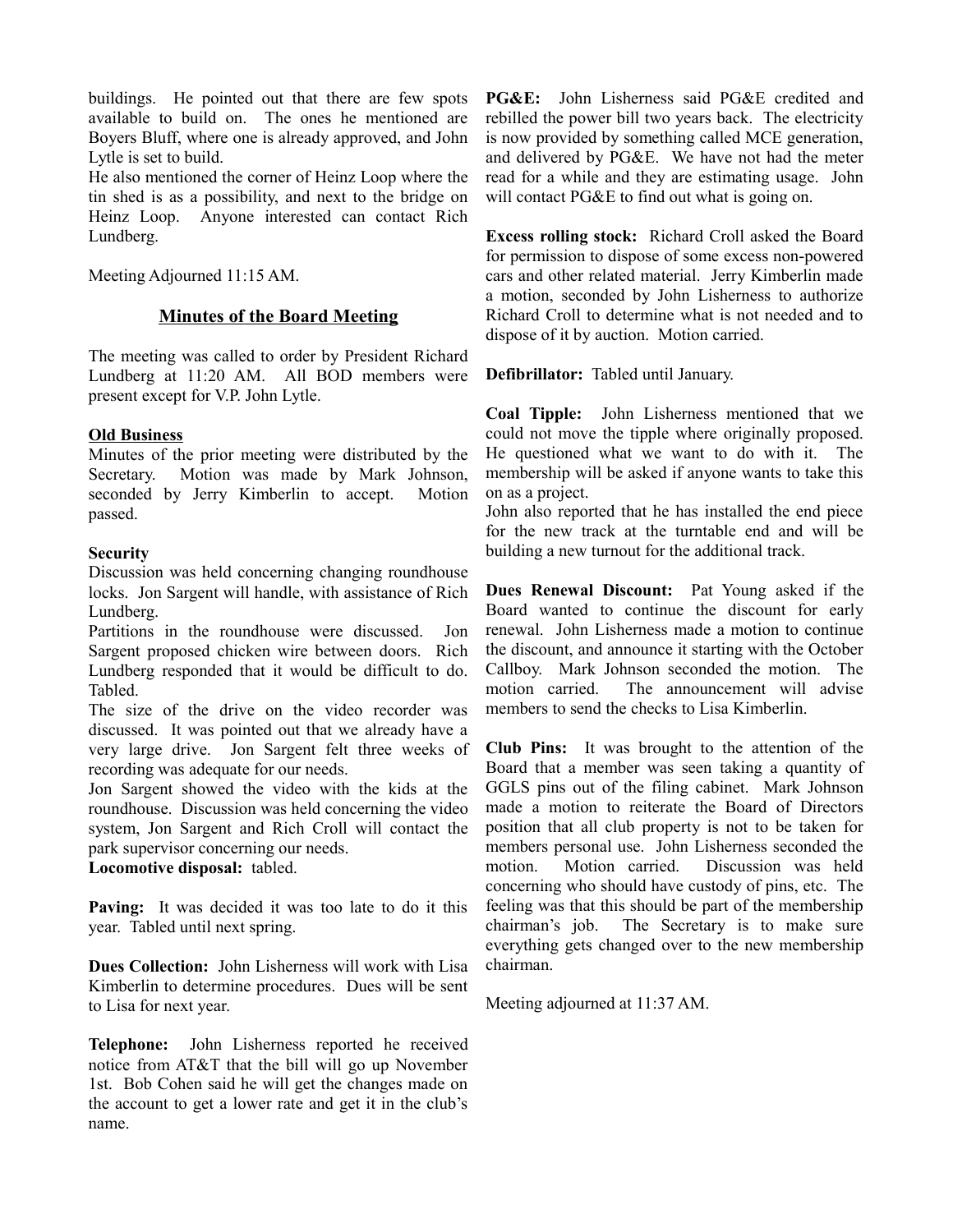## **Bits and Pieces**

by Sheldon Yee



Rich Croll – Shay parts: tank "hold-downs", hinged water tank filler hatch with filler cap.



John Lisherness – Westinghouse air pumps.



Jerry Kimberlin – Rear Axle for the club's RGS #22 locomotive. Broken pressure testing gauge for the club (and the memberships' inability to have enough responsibility to report it BEFORE it is needed).



Bob Cohen – Old Steam Pump from the RGS #22.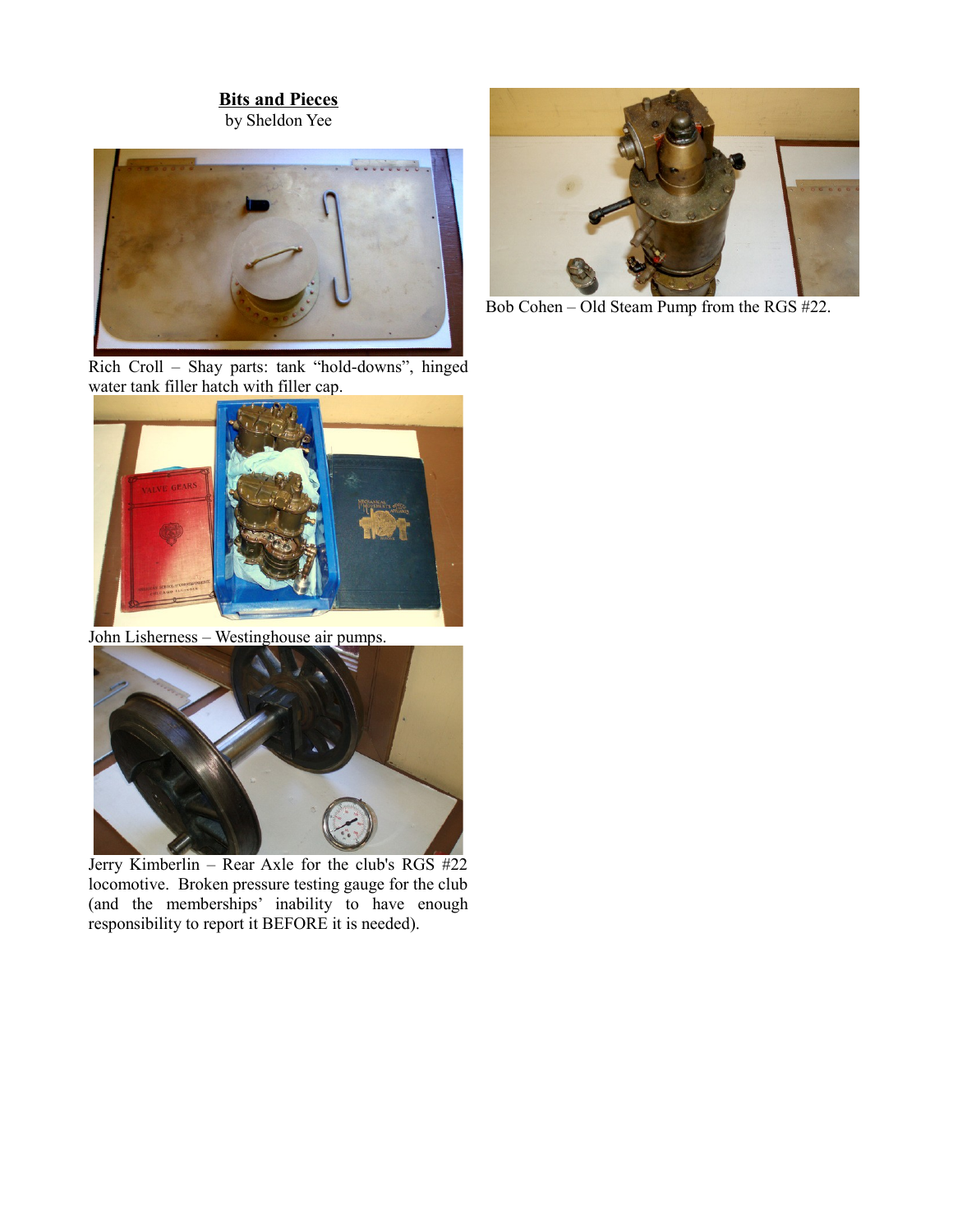

## **Membership and Roundhouse Renewal Notice**

It is time to renew your Golden Gate Live Steamers membership and Roundhouse dues for 2019.

| Regular Member (lives within 100 miles of club facilities):     |      |
|-----------------------------------------------------------------|------|
| If renewed on or before December 31, 2018                       | \$40 |
| If renewed on or after January 1, 2019                          | \$50 |
| If renewing after March 31, 2019, see note below.               |      |
| Associate Member (lives beyond 100 miles from club facilities): | \$30 |
| Family Membership:                                              |      |
| If renewed on or before December 31, 2018                       | \$50 |
| If renewed on or after January 1, 2019                          | \$60 |
| Roundhouse dues:                                                |      |

Please make the checks out to "GGLS" and send them to the following address:

Lisa Kimberlin 324 Nevada Avenue Pt. Richmond, CA 94801

If payment is not received by March 31, 2019, your name will be deleted from the club roster and require a \$25 initiation fee to be reinstated.

The Golden Gate Live Steamers is a 501(c) 3 non-profit corporation.